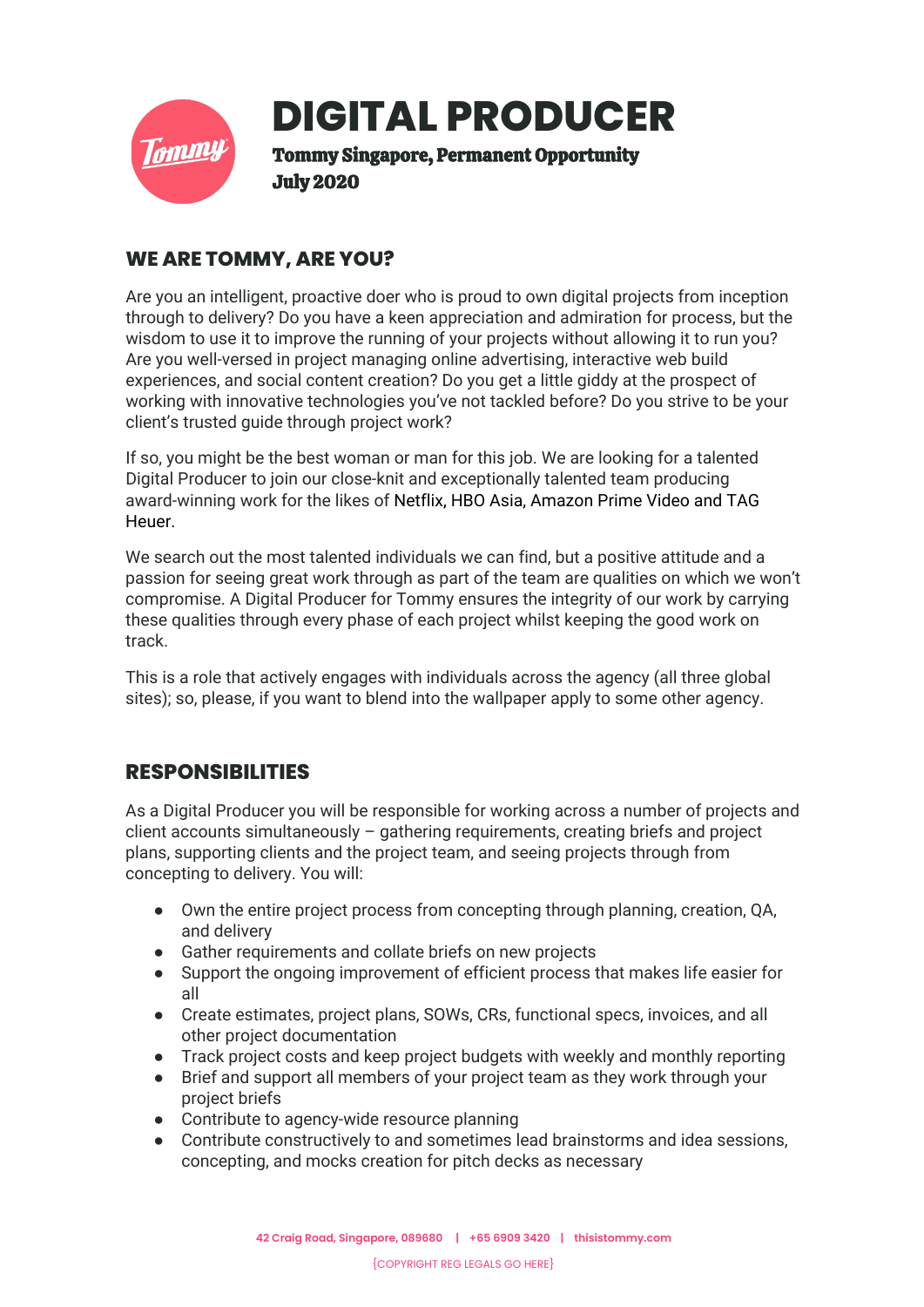● Liaise with freelancer talent (designers, developers, copywriters, UX designers, etc.) to ensure the quality and timeliness of their work.

# **SKILLS AND EXPERIENCE**

#### **You must have**

- A portfolio of high caliber digital projects delivered for impressive brands
- Demonstrable experience writing essential digital project management documents such as Statements of Work, Change Requests, Project Plans, Functional Specs, and Creative Briefs
- $\bullet$  Online advertising campaign management including the ability to translate media
- plans into cost estimates and project plans; the ability to manage production of
- everything from standard formats through to rich media home page takeovers and
- familiarity with DoubleClick, Sizmek, Celtra, and other ad servers
- A thorough understanding of how technical aspects of digital projects work (such as hosting, environment set-up, database management, and similar so as to ask the right questions, form a project plan, manage developers on projects) and the ability to translate these actions to laymen's terms to educate your clients when necessary
- An understanding of the basic capabilities and limitations of design and development software and languages (including but not limited to Photoshop, Illustrator, After Effects, Adobe Edge, ActionScript, HTML, HTML5)
- Up-to-date understanding of the qualities and capabilities of all major social media
- Familiarity with standard CMS management (such as WordPress and the like)
- An overdeveloped sense of responsibility and attention to detail which would be
- annoying in some circles but which you've learned to channel for good through
- digital project management
- A strong awareness of innovative technologies and a willingness to try new things

#### **We'd also like to see**

- Project Management qualifications such as Agile Scrum, PMI, etc.
- Experience with Trello, Harvest, TeamGantt, and a variety of other digital project management tools
- Understanding of social media content creation and what works where across all emerging platforms.

### **GET IN TOUCH**

This is a permanent position with 20 days holiday plus one 'Duvet Day'. Discretionary bonuses may be made based upon individual and company performance.

If you think you've got the skills, talent, and style to be our new Digital Producer, get in touch with us at WorkSG@thisistommy.com. Send your CV along with a cover letter email explaining why you are the best person for the job.